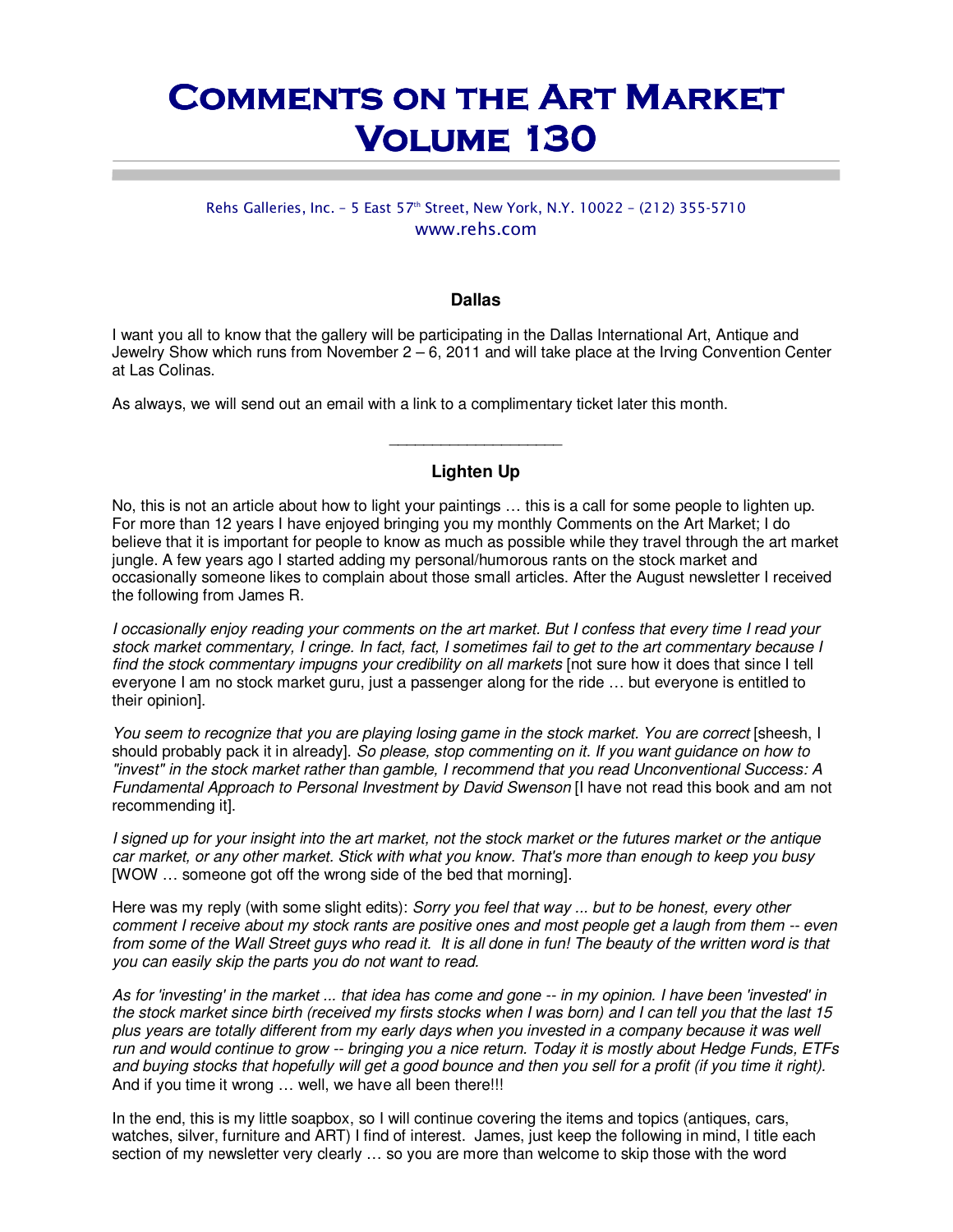STOCK in them; I promise I will not be offended. Keep smiling, life is short and you should enjoy it as much as possible. Oh, one more thing … you may want to skip the next article.

## **STOCKS**

 $\overline{\phantom{a}}$  , we can also the contract of  $\overline{\phantom{a}}$ 

Well, it was another wild ride this past month and all of my portfolios are still in the red ... I do have hopes that by the end of the year I might be able to break even for  $2011 - \text{year}$ , right! I should add that I paid very little attention to the daily gyrations since I did not add any new holdings to my portfolios … but I checked in a couple of times each week just to see the volatility – and what a ride we had!

Among my favorite companies, as of the 28th: GE was at \$15.45; MCD was just over \$88; Citi is close to \$26 (in the red); Oracle was \$29.45; VZ is trying to get to \$37; VOD closing in on \$26; RIM is under \$22 (very sad); PDC is under \$8 (way down); CTL is close to \$34 and my biggest holding, SNRS, is still at  $.0001$  – so there is still hope for an early retirement  $\odot$ !

 $\_$ 

## **Tales from the Dark Side**

Well, they never seem to let up. There are a lot of bad people in the art world and here are some new and a few follow-ups:

**Matthew Taylor** – this former art dealer was recently arrested in Florida and charged with selling a slew of forged paintings by Monet, Van Gogh, Rothko and Pollock to a California collector. In all, the unidentified collector bought over 100 pieces from Taylor totaling about \$2 million. Taylor took paintings by obscure artists, replaced their signatures with those of the more famous artists, added museum labels and then sold them. As of now, Taylor faces up to 100 years in prison … guess that will keep him from doing it again! Now here is my question … does anyone really believe that they can buy over 100 original works by artists like Monet, Van Gogh, Pollock, Rothko, etc. for a total price of about \$2M? Come on! Any reasonable work by one of those artists is going to cost far more than \$2M. Once again, greed rears its ugly head.

**Susan Burns** – you may remember that I wrote about this crazy lady in my May newsletter when she was arrested for attacking a Paul Gauguin in the National Gallery. Well, this August Ms. Burns was at it again; this time she tried to rip a Matisse off the wall at --- where else --- the National Gallery. Come on people!! Talk about security issues. Now here is the funny part: one of the conditions for her release from the April attack was that she "stay away from all museums and art galleries in Washington D.C. including the National Gallery of Art" … are you kidding me. Did they really think that if she signed a piece of paper that would prevent her from doing it again? HA HA HA ... guess not! Maybe if they lock her up and throw away the key, she might not be able to do it again? But we all know that will not happen, so I am sure we will hear more from Ms. Burns in the future.

**Ralph Esmerian** – I covered this crime a couple of times in the past and now it appears that Mr. Esmerian was sentenced for his crimes this past July. He received 6 years in prison for wire fraud, bankruptcy fraud and concealment of assets. In addition, he received three years of supervised release, must forfeit \$20M and perform 1800 hours of community service – at 35 hours a week that is about 1 year! It will be interesting to see where he performs this service. Humm ... maybe he can be an unpaid security quard at the National Gallery!!!

**Charles Easley** – the man from last month's The Purloined Cortès. Mr. Easley is the criminal who sold the stolen Cortès painting we recovered in Baltimore to the dealer (Ron VanderMolen) in California. Described as a hard core felon (with a 1 inch thick rap sheet) by local police, Easley entered VanderMolen's place of business and stated that he owned a limo service (bogus) and had inherited the painting from his grandmother (there were other items as well: art in Plexiglas box frames, Tiffany lamp, etc.). Easley had used his real name and given VanderMolen his card. After Easley was apprehended, VanderMolen went over to the police department and identified him from a bunch of unmarked mug shots.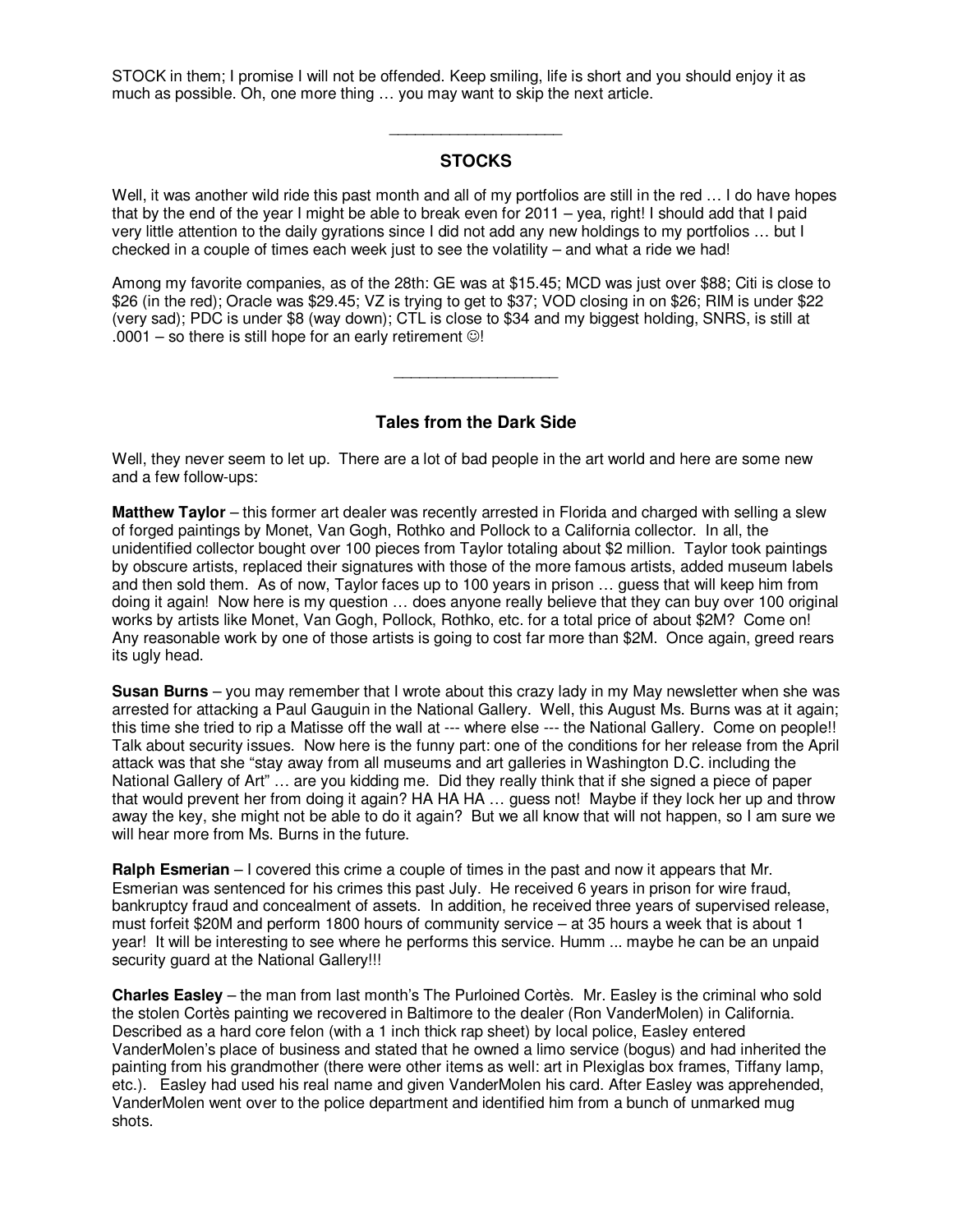Now here is the interesting part – sent to me from the individual whose home the items were taken from. She was unsure why he took the Cortès and Tiffany lamp since there were many more obvious objects around … laptops, silver tea set and cash (in plain sight). And here is the scary part … it appears that her daughter was home during the break in and happened to go downstairs at about 1:30 am which probably scared him off! She is now having a sophisticated security system installed.

As for the stolen items, the Cortès was returned a day after we found it and the Tiffany lamp, which VanderMolen sold to a regular client, was also returned … according to the owner: *it was much cleaner than I have ever seen it.*

Currently, Charles Easley is still in jail. His parole hearing is on Oct.  $4<sup>th</sup>$ ; it appears he broke parole by being in possession of stolen property, so it will be interesting to learn what happens to him.

**COMMENT** - Individuals who were/are a victim of an art or antique theft need to understand that just reporting the crime to the police and/or insurance company will not get the word out to the general art and antique world – which is where the piece will probably end up at some point. If you are the victim of a theft, I would recommend that you do a quick search on the Internet ... using the name of the artist ... and determine who the top dealers for that artist are. Then put a list of email addresses together for those dealers and send them all notification of the crime and you must include photos of the pieces. Not only can this help speed up the recovery process, but it may even save one of those dealers a great deal of money.

#### **The American Sales**

 $\overline{\phantom{a}}$  , we can also the contract of  $\overline{\phantom{a}}$ 

The action is starting up and late this past month both of the main auction rooms in New York put their toes in the water with mid-level American painting sales. I viewed both sales and while a majority of the items offered fell into the 'stuff' category there were some interesting pieces.

The first sale took place on the  $27<sup>th</sup>$  at Christie's and taking top honors here was a small Milton Avery titled *Porch View* that made \$158,500 (est. \$60-\$80K). Coming in second were Norman Rockwell's *Girl in Spanish Costume* (est. \$80-\$120K) and Thomas Eakins rather unattractive portrait of *Mrs. Samuel Hall Williams* (est. \$8-\$12K – yes \$8-\$12K) at \$134,500 and rounding out the top three was Guy Wiggins' New York (est. \$60-\$80K and not a snow scene) at \$128,500 – one of the nicer paintings in the sale, at least in my opinion.

There were also a few other works which I liked and most performed pretty well; these included an early J.G. Brown (est. \$40-\$60K) that brought \$104,500; a small A.F. Tait of chicks (est. \$12-\$18K) that made \$10,625; a large E.A. Payne titled *Breton Boats* (\$50-\$70K) that brought \$92,500; Jack Gray's action packed *On Deck of Medway in High Seas* (est. \$30-\$50K) which commanded \$80,500 and a very nice, but small, Jacobsen from 1876 (est. \$7-\$10K) that settled in at \$18,750.

When the sale was done, of the 208 items offered, 133 sold and 75 were returned to their owners (64% sell-through rate) for a total take of \$3.5M – the low end of the presale estimate was \$3.1M so they beat it with the buyer's commissions added in.

On the 28<sup>th</sup>, Sotheby's presented their offerings in a two part sale. The first session was comprised of Folk Art, Silver and Furniture … not one I will cover here. The second session featured their mid-level American paintings and had a similar make-up to their competition – some good and then a lot of stuff.

Taking top honors here was an Elie Nadelman sculpture titled *Two Female Nudes* (est. \$30-\$50K) that brought \$176,500; in second was a Gaston Lachaise sculpture titled *Breasts* at \$104,500 (est. \$12-\$18K) and in third was Birger Sandzén's *Autumn Symphony* (est. \$40-\$60K) that made \$74,500.

Among the other interesting works (at least those I liked) were 2 paintings by Dunbar Beck that each made \$40,625 (est. \$30-\$40K); a small Francis C. Jones titled *Classical Maiden* (est. \$15-\$25K) that brought \$28,125; and early Wiggins painting (est. \$40-\$60K – snow, but no flags) that sold for \$62,500 and a Warner Friedman, from his Open Ended Cube series (est. \$5-\$7K), that fetched \$9,375.